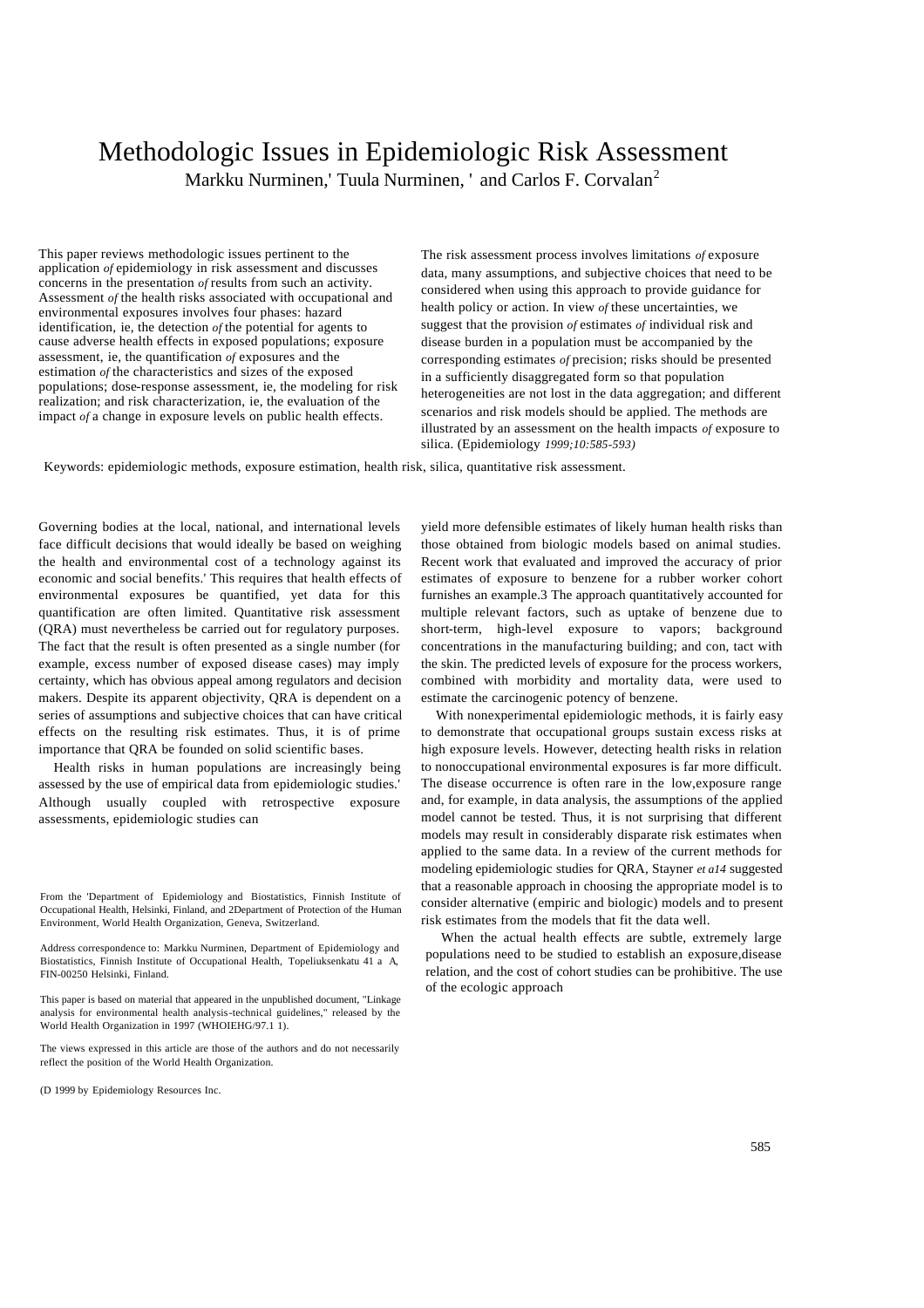

**FIGURE 1.** The phases of the quantitative risk assessment process (left) and the associated epidemiologic strategies (right).

permits the study of very large populations at a decidedly reduced cost, and the advances of epidemiologic study designs have brought about ways of improving the validity of such research.<sup>5</sup> It may be feasible to supplement aggregate data with sampled data at the individual level in a multilevel design, and the method proposed by Prentice and Sheppard<sup>6</sup> can be a cost-effective alternative to the study of entire cohorts.

### **The Risk-Assessment Process**

Focusing on epidemiology, the different phases of the QRA process vis-£1-vis the types of epidemiologic strategy may be arranged as in Figure 1. Risk assessment conventionally involves the following four steps (cf Ref  $\tau$ ):

*1. Hazard identification* aims at answering the ostensibly simple question, "Does the available evidence point to the potential for a risk agent to cause harmful health effects in exposed populations?"

*2. Exposure assessment* proposes to describe the exposure patterns and processes and to estimate the intensity and duration of exposure, as well as the characteristics and number of persons actually or potentially exposed.

*3. Dose-response assessment is* modeling for a relation between exposure to an identified hazard at different dose levels and the disease risk it induces.

*4. Risk characterization* seeks to provide answers to two questions: "What are the health consequences of exposure to hazards at current dose levels?" and "What would be the health benefits of risk reduction by lowering the dose levels?"

Epidemiologic approaches are used in the various phases of QRA. In cancer risk assessment, for example, techniques of "molecular" epidemiology's such as bio, logic marker? of exposure, effect, and susceptibility, and biologically based pharmacokinetic models,10 have been used to estimate doses in target organs and tissues, as well as to elucidate mechanisms of dose-response relations observed in classical epidemiologic studies. These studies bridge the gap between laboratory experimentation and population-based epidemiology.

Miettinen<sup>11</sup> has remarked that "descriptive relations bear on such passive matters as prognosis setting and risk assessment, whereas knowledge of causal relations is the basis for interventions, that is, for willful alterations of the outcome through perturbations of the determinant." Aggregated measurements of disease occurrence in population groups are usually associated with descriptive epidemiology, whereas measurements made at the level of the individual subject are associated with analytic epidemiology. However, to make a stark distinction would not be sensible, as it would neglect the role of the aggregate-level evidence in quantifying the relation between environment and disease.

Decision making can benefit from systematic analyses that estimate the level of exposure and the magnitude of the accompanying health effect. The upshot of a completed QRA process is risk prediction in a hypothetical scheme of change in exposure. But, in a favorable situation, an evaluation of the effectiveness of an *actual* risk reduction program can be performed by using methods of intervention epidemiology.

The usefulness of QRAs lies in the fact that they can be performed in circumstances in which only insufficient health outcome data are available. But the success of the risk assessment depends on a number of factors, such as adequacy of exposure assessment and choice of the em, ployed risk model. In the analysis of existing aggregate data, QRAs require few resources, are quick to execute, and allow rapid risk predictions. On the other hand, QRAs based on ad hoc individual-level studies can be very complex, data-intensive and time-consuming efforts. There are generally a great deal of uncertainties and a number of shortcomings associated with all of the concerned issues. A discussion of these limitations is necessarily dependent on the objective of the QRA and the practical setting in which the evaluation is conducted. Although it would be difficult to discuss in generic terms the problems that practicing risk assessors encounter in such diverse fields as cancer epidemiology or environmental pollution epidemiology, we proceed to review some major issues related to QRA using epidemiologic data and illustrate these by examples.

### **Hazard Identification**

QRA is often based on routinely collected data. Under these circumstances, the use of either environmental data alone or health data alone may be the only means of identifying environmental hazards to the health of a population. Ideally, corroboration of either the environmental data or the health data is, required to found a relation. This involves cross-checking both environmental and health data by examining health evidence of potential problems together with relevant environmental exposure data available or, conversely, verifying whether the potential health risk implied by the exis~ tence of a hazard is substantiated by excess morbidity or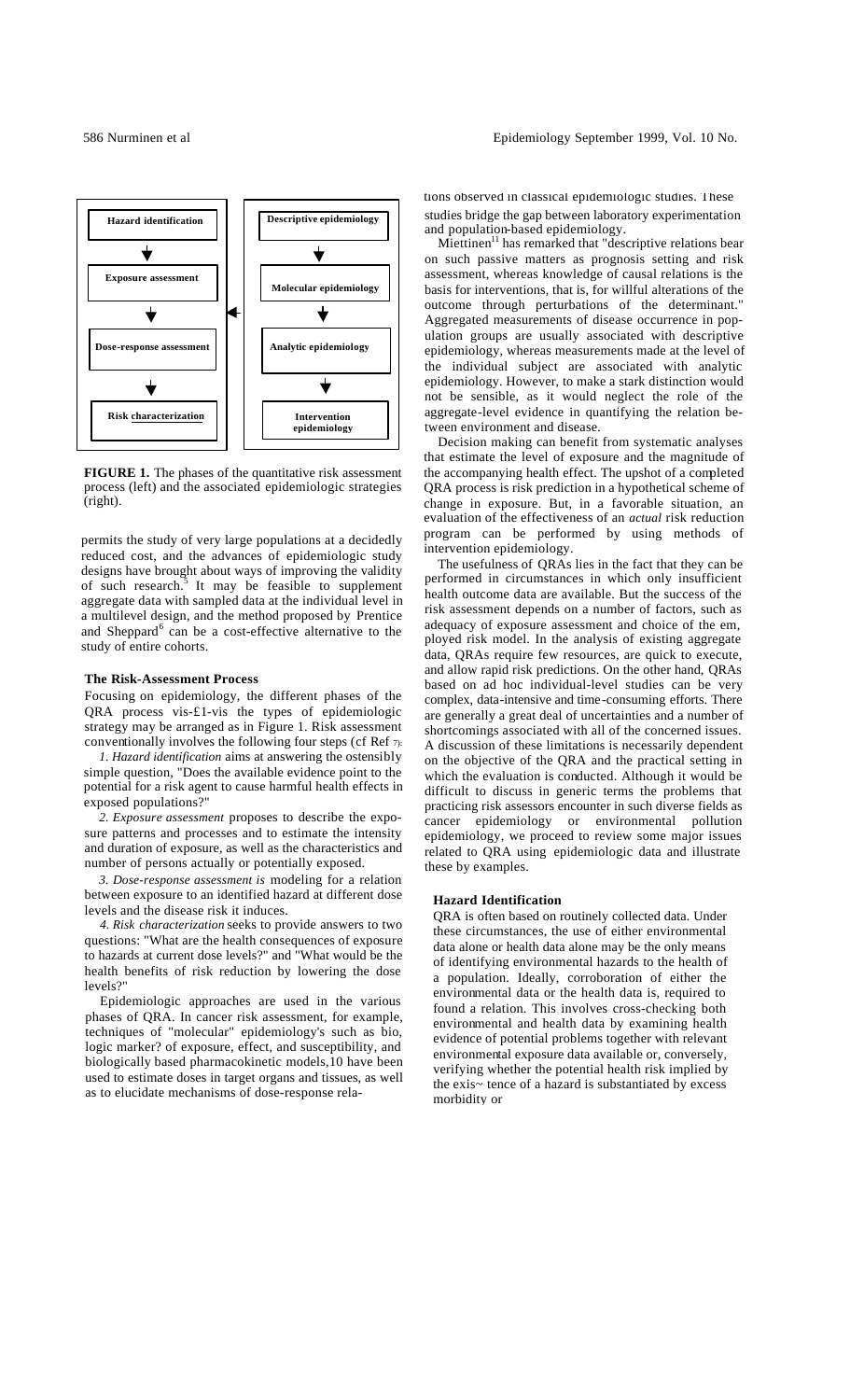excess mortality. For hazard identification, systems for surveillance of exposures and health outcomes have been set up.

#### *Example 1*

 $\overline{a}$ 

If the aim of epidemiologic hazard surveillance is to identify and monitor exposures to carcinogenic substances in the workplace, then it would appear intuitively that the most expeditious approach would be to go directly to industry and identify the exposures. In practice, however, it is not easy to identify all exposures, not to mention quantification. This view appears to be supported by the experience in Finland, where a register of employees occupationally exposed to carcinogenic substances and processes was established (in 1979) with the aim of identifying all workplaces where there is potential exposure to known human carcinogens. It is extremely unlikely that all of the uses of carcinogens in the Finnish industry are being identified with this hazard surveillance system. The Finnish Institute of Occupational Health (FICH) showed in the 1980s that (1) small industries in particular were underreporting the use of registrable substances, (2) fewer exposures and fewer exposed workers were registered than expected from prior estimates, and (3) no exposure data existed on 50 of 138 registrable substances. <sup>12</sup>

Moreover, the register includes some, but not all, workers who are exposed to agents that are "probable" or "possible" human carcinogens according to the classification of the International Agency for Research on Cancer (IARC) .12a In 1993, for example, 80,000 Finnish workers who were exposed to quartz dust, which then was considered a probable human carcinogen, were not registered." Today, quartz dust is a "definite" human carcinogen according to the IARC, but the agent is not classified as such in the Finnish list of carcinogenic substances, and workers exposed to quartz dust are still not registered. Even if it were possible to identify every occupational exposure circumstance to every known or suspected carcinogen, this in itself would present an impossible logistical problem of trying to ensure that the risks were adequately controlled in all cases. Furthermore, much of the effort would be unproductive, because many of the uses of carcinogenic substances would involve insignificant risk, given minimal or infrequent exposure currently in Finland.

Technically, it is possible to link the data from the FIOH register of employees occupationally exposed to carcinogens with the Finnish Cancer Registry data on an individual basis. However, cancer risk assessments that would exploit this linkage would be handicapped by the lack of data on relevant covariates; for example, the above registers contain no information on personal smoking habits, a major risk factor for many cancers. Therefore, it is unlikely that the FIOH register data can be used, for example, f~r the estimation of the etiologic fraction of particular occupational exposures in the causation of cancers. Nevertheless, there are indications that the mere establishment of this hazard surveillance system may have reduced the use of carcinogenic materials by way of alerting industries to use substitute products. In 1993, 15,000 new notifications of individual exposed workers were made to the FIOH register. This figure is 5% less than in the previous year, which may have been caused by the register but also by the decrease of exposed workers during a recession.

Essentially, routine data on environmental conditions are most often available at the aggregate level. These tell one about the risks potentially faced by a group of people but tacitly assume that all members of the group experience the risk equally (and thus potentially experience the health consequence equally). Conversely, routine data on morbidity or mortality rates alone give only average risks expected by individuals, without data on the materialized risks (disease events experienced by individuals). Both types of data should be used with caution on their own, because ideally a linkage should be established to make accurate judgments about potential policy solutions.

#### *Example 2*

Exposure to crystalline silica (silicon dioxide) dust causes occupational disease unless it is appropriately controlled. In the past, Australian control strategies have been designed to prevent the occurrence of silicosis. At workplaces in which existing standards have been enforced by the inspectorate and modern control measures have been rigorously applied, there appears to be little evidence of adverse health outcomes, although the data may be incomplete. The various Australian standards, ranging from 0.15 to 0.2 Mg/M3 depending on the state, are historically based on the occurrence of silicosis in sandstone workers in Sydney. Worksafe Australia,14 however, has promulgated a report on crystalline silica in which lung cancer is considered one of the health effects that should be taken into account in determining exposure standards.

Australian work environmental data on the extent of silica exposure and health effects are limited. Although some industries, such as mining, have good exposure monitoring records and compensation registers on silicosis, little information is available on industries such as manufacturing and construction. Therefore, an approach to national risk assessment was needed to supplement existing records of exposure monitoring and data on health effects.

Health outcome data were derived from compensation systems and were indicative of past exposure to silica. The largest numbers of workers compensated by the New South Wales Dust Diseases Board came from the manufacturing, construction, and mining industries. Other health outcomes such as lung cancer or chronic obstructive airway disease have not been assessed for work involving exposure to silica. However, specific studies on lung cancer and airway disease in Western Australia revealed that these diseases are more prevalent among silica-exposed workers than among the general population, but it was unclear to what extent their increased frequency was due to silica exposure, cigarette smoking, or the joint operation of the two. Berry<sup>15</sup> has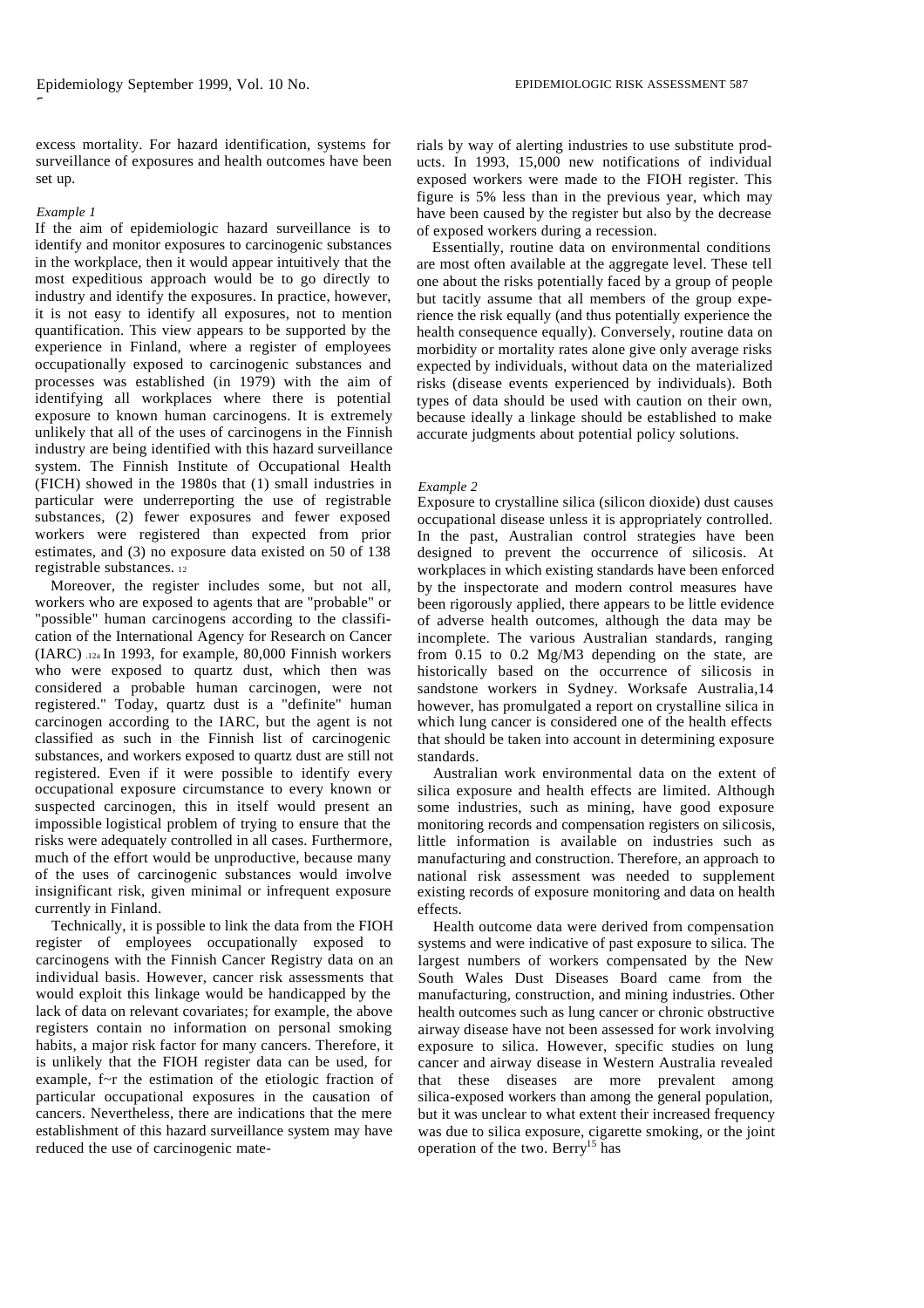recently reviewed the evidence that there may be an increase in the incidence of lung cancer in those exposed to silica. He concluded, "Although it has not been demonstrated that silicosis is a necessary precursor of any lung cancer that may be due to silica exposure, there is evidence that any increase in [lung cancer] risk will be greater in those with silicosis than in those without. Thus control measures effective in reducing silicosis will also be effective in reducing any excess in lung cancer."

Finally, one can question how hazard identification is conducted, particularly when numerous relevant epidemiologic study results are available. This discussion would need to pay attention to the general validity of individual studies, the criteria of causation, and meta, analysis. <sup>16</sup>

# **Exposure Assessment** EXPOSURE AND DOSE **ESTIMATION**

A crucial constituent in any attempt to estimate the magnitude of the health effect caused by a risk agent is the validity of the method assessing the level to which d-ie studied populations are exposed. Direct measurements are seldom available, except when routine monitoring is applied in the control of industrial exposures or environmental pollutants. Therefore, often some semiquantitative method for estimating exposures from limited information must be used. In a complex exposure situation, exposure models may be used to describe the action of the risk agent in the environment and to provide quantitative estimates of exposure. Besides intensity, the valid representation of the actual exposure has to account for the composition and duration of exposure as well as for the time since the start of first exposure.

### *Example 2, Continued*

For the purposes of a QRA, the members of the National Institute of Occupational Health and Safety, Australia, Expert Working Group on Crystalline Silica, used their expertise and judgment on the hygienic conditions and processes at the work sites and supplementary information from companies, where available, to evaluate the median level of exposure in the occupational subpopulations and the number of workers actually exposed to silica. Yet, owing to their crude nature, these data have to be examined with reservation. Also, because expert judgment is by its nature essentially subjective, it is important that the decisions reached and criteria used are well documented, 14 as was the case in this QRA.

Determining dose or estimating the amount of a substance actually taken in by exposed subjects can be performed by applying kinetic models. However, this is a difficult task, because the biologic phenomena in the human body are complex. For example, the uptake, distribution, and excretion of pollutants during an inhalation exposure involve dynamic processes.

#### *Example 3*

In a field study, Tossavainen *et* a117 applied a linear one-compartment kinetic model for describing nickel

(Ni) and chromium (C0 concentrations in connection with an occupational exposure to these carcinogenic substances. The measured quantities that were represented in the model were atmospheric concentration of Ni and Cr in a worker's breathing zone, concentration of Ni and Cr in plasma or urine, and recorded times of exposure measurements and biologic tests. The estimated parameters were scaling parameter, which accompanied by an assumption of individual's minute ventilation can be used to compute the accumulation or elimination rate; half-time of the concentration in plasma or urine; and baseline concentration to account for the dietary metal uptake and body burden. The model allowed a precise description to be made of a welder's and an electroplater's state of exposure at different points in time as affected by a varying concentration of the metals in the workroom air.

## APPLICABILITY OF EXPOSURE ESTIMATES FOR RISK MODELING

A big concern in QRA is that the results from epidemiologic studies derived in exposed populations cannot always be applied directly to another population subjected to different exposure conditions. In the QRA for silica, for example, the exposure measures that were used to estimate the dose,related risk may accrue from work experiences of different average duration.

#### *Example 2, Continued*

Using empirical models for risk, based on the published Canadian epidemiologic experience18 with hard-rock miners, Nurminen et al. predicted the occurrence of silicosis in the Australian labor force currently exposed to crystalline silica dust. In the exponential model for risk of silicosis, the investigators used a cumulative index of exposure, which was a product of the median level and average duration of individual worker experiences in the particular industry or occupation or age categories. This approach, which was also used in the Canadian" and Chinese20 studies, was followed, because, in general, it is the implicitly adopted strategy for dust control measures. However, the use of such an index implies, for example, that the increase in the relative risk of silicosis caused by exposure to, say, a silica dust level of 0.1 Mg/M3 for 40 years is the same as that caused by exposure to a level of 0.4 mg/m3 for 10 years.

In QRA, one should be careful when assessing risks associated with different agents separately. In situations in which two different agents have common health endpoints, one should ensure that the estimates are adjusted for the effect of both exposures.

#### *Example 2, Continued*

In the Australian QRA,19 the investigators used the epidemiologic relation between silicosis in Ontario hard-rock miners and cumulative exposure to silica dust, which may not be directly applicable to the conditions of Australian industrial work sites. The Canadian study" cautioned about possible coexposures when risks due to silica dust in one industry or occupation are compared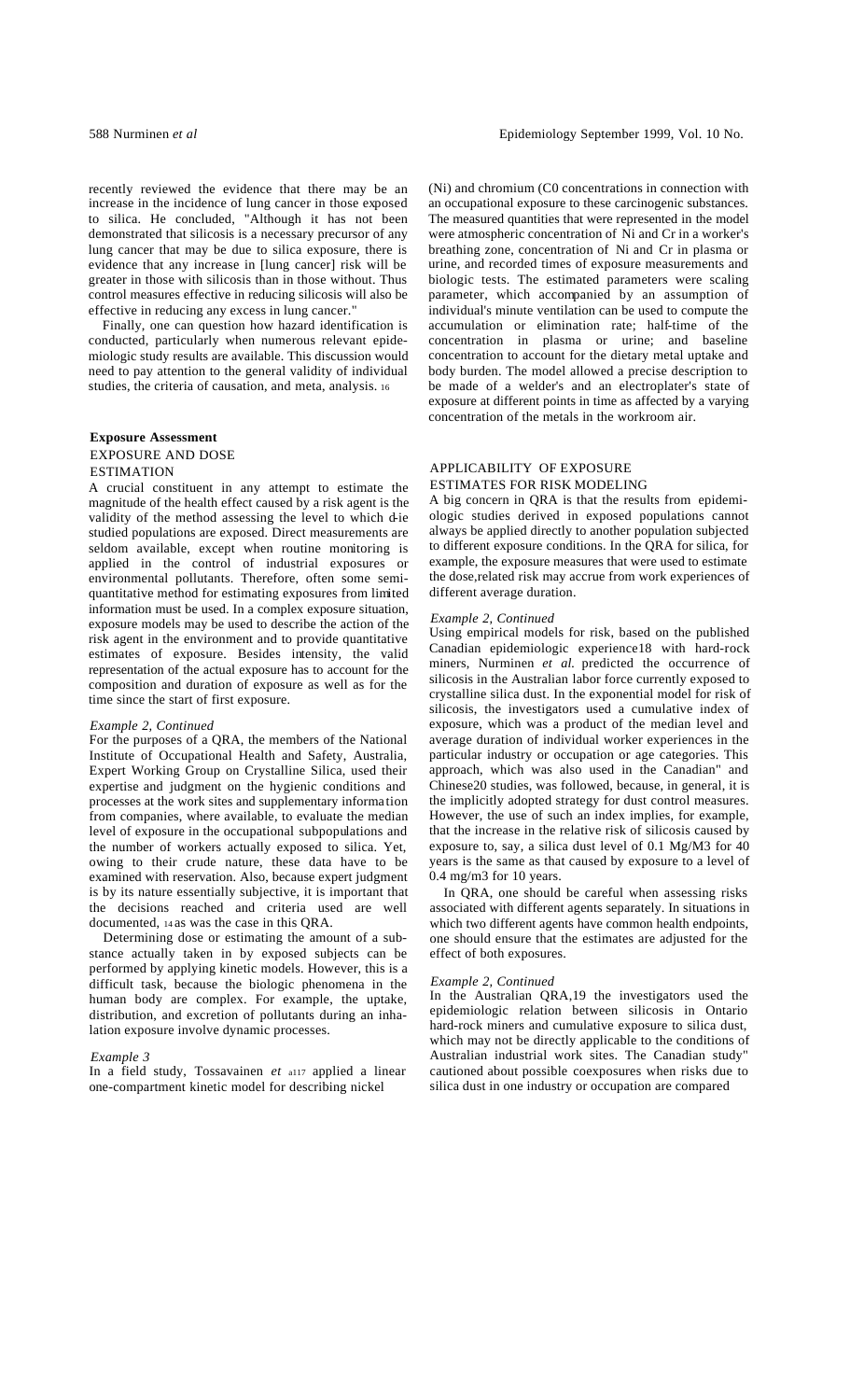with those reported in other contexts. For example, some forms of crystalline silica, such as cristobalite and tridymite, may have a greater fibrinogenic potential than silica itself. On the other hand, silica mixed with high concentrations of inert coal dust and silicates may diminish the apparent toxicity of the silica fraction. Similarly, high concentrations of clay minerals in silica dust may reduce the risk of silicosis among workers in the brick industry.

Using reassessments of South African silica exposure data," Leigh et all' revised their original estimates" of silica-related risk of lung cancer. A problem with this QRA is the assumption that the South African data" can be used as an estimate of the silica-induced risk of lung cancer when there is possible confounding with the effects of radon daughters and diesel fumes.

#### HETEROGENEITY OF

#### ExposURE

In environment and health analysis, exposure data and risk statistics are usually collected and presented at a high level of aggregation. If they are averaged over many distinct classes of subjects, the results may have little relevance for any particular individual.

### Example 2, Condnued

Each of the approximately 136,400 workers in the Australian labor force, who were assessed as exposed to silica dust in their work, belonged to exactly  $1$  of the 1,000 possible categories in a 50-times-20 industry-by-occupation cross-classification, with an accompanying average exposure intensity. There were 665 subpopulations with a nonzero exposure intensity. This classification was considered to be specific enough for monitoring the population at risk. In all industries combined, only an estimated 10% of the workers were exposed to silica at levels above 2.0 mg/m3. Such exposure matrices are generally assumed to have a normal measurement error structure of the Berkson type, in which the average of the true intensities for all subjects in an exposure assignment group is equal to the assigned value. Fortunately, if the true dose response is linear, the estimated slope of a linear regression line will be unbiased.13 In the exponential model, there is also no regression attenuation provided that the error variance is independent of the true mean value.'3 Close study of the exposure matrix led to the incontrovertible conclusion that urgent attention should be paid to the working conditions of certain occupations across all industries. For instance, in each industry with drilling plant operators, this occupation was the one associated with the highest exposures.

#### **Dose-Response Assessment**

Modeling for risk realization includes four different stag, es: (1) causal modeling for explaining the basic health consequences of exposure action, (2) statistical modeling for expressing the risk as a mathematical function of exposure, (3) demographic modeling for predicting the exposure impact on population health, and (4) model

validation. Some aspects of these stages are discussed below.

The dose-response relation used in QRA is based on the premise that exposure causes disease. Causal modeling involves the specification of all of the determinants the change of which, on a conceptual level, is thought to affect the disease risk. This set of determinants includes not only the exposure variate representing the risk agent, but also variates for confounders and factors that modify the risk. Once a relation, often nonlinear, between exposure to an agent (for example, a toxic chemical) and public health risk has been found and reported, an appropriate reaction is expected from the society. Increasingly, QRA uses a "weight-of-the-evidence" approach that examines all of the relevant information: toxicology bioassay data collected from animal experiments or human exposure chamber studies; health data gathered in epidemiologic studies and disease registers; scientific knowledge about the mode and mechanism of exposure action; data on the intensity, duration, and frequency of exposure; and estimates of the sizes of exposed human populations at each anticipated dose level.

The risk of developing a disease due to environmental or occupational exposure to agents at different levels of intensity and duration can be assessed by means of a statistical (stochastic) model for an exposure-effect relation. However, the concept of risk being a probability measure pertains to an individual. In epidemiology, risk can be estimated as a cumulative incidence rate in a population. Risk functions describe the change in risk as a function of a change in the exposure index. A simple cumulative exposure index is formed as the product of the intensity and duration of exposure. These entities can then be translated via a demographic (deterministic) model to the predicted number of disease events caused by the exposure in question.

#### *Example 2, Continued*

For silicosis, Muir et all" quantitated the risk with model relating cumulative respirable silica exposure (particle -years) to the cumulative incidence rate. The model assumed an exposure-effect relation in which the effect was proportional to the power of the exposure:  $R_{1} = a(L, D)P$ , where *R.* stood for the risk in the ath age category, *L* was the dust level or intensity of exposure (mg/m'), *D.* was the average attained duration of expo, sure (in years) for the subjects in the *ath* age category, and " =  $0.00109$  and  $\mathbf{S} =$ 1.72 were the Weibull distribution model parameters that were estimated from the experience of hard-rock miners in Ontario.

The preceding risk model assumes, first, that silica dust is a necessary cause of silicosis. Second, it is the accumulation of silica over the years, that is, the product of level and duration, that determines the risk and not the intensity of exposure in itself. However, several additional assumptions were necessary to predict realizations of risks in terms of the numbers of people sustained (for example, stationary age distribution, constant exposure intensity, 40-year follow-up period).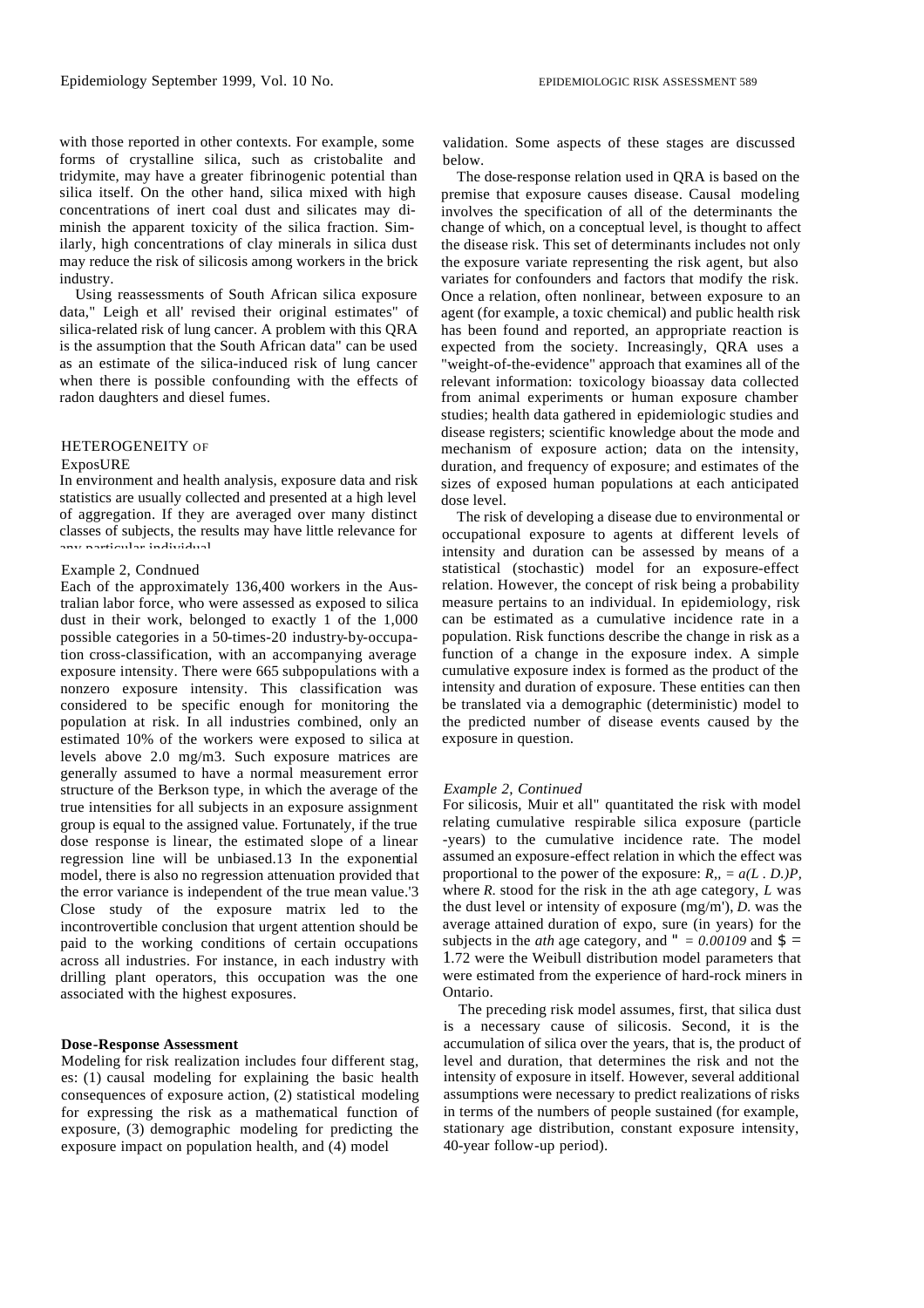The expected number of silicosis cases was computed as:  $S \cdot T \cdot I$ , where  $S = size$  of the industrial subpopulation,  $T =$  follow-up time in years, and  $I =$  incidence rate of silicosis (in units of cases per year). The rate I was considered a weighted average of the age-specific incidence densities, I.. The latter densities were solved from the relation between risk and incidence density, specifically:  $R_a = 1 - exp(-I_a, D_a) \leq 1/2$  *-* (109(1 - RJ111), But, because the silicosis risks were small, an accurate approximation for I. was provided by *RaJD<sup>a</sup> ,*

In the modeling for the risk of silicosis, a 5-year lagging of exposures was explicitly incorporated into the analysis. Thus, the time between the deposition of silica in the lungs and the clinical appearance of silicosis was taken into account when the expected numbers of cases was computed.

In addition to the statistical and demographic assumptions underlying the QRA modeling, there are also occupational hygienic and toxicologic variabilities that could make the error range even more uncertain. In general, to allow for the uncertainties associated with many of the model variables, different scenarios should be evaluated by using different inputs for the prediction formula. However, by setting the error range wide enough to swamp the uncertainty for each of the many variables separately- but not necessarily for all the variables simultaneously-risk assessments may evaluate scenarios that will rarely, if ever, come true. This problem can be overcome by modeling the key inputs as random variates having probability distributions. This method provides a quantitative way to estimate both point values and full distributions for exposures and risks."

Ideally, the predictive capability of the adopted model should be tested in a field study. Unfortunately, such model validation is seldom possible, and even if it were, the results would apply to the specific environmental conditions and they would perhaps not be applicable in a different environmental setting.

### **Risk Characterization**

Risk characterization summarizes and interprets the information collected from previous activities and identifies the limitations and the uncertainties in risk estimates. When the results from exposure and effect estimation are at hand, the next task for the analyst is to communicate the information to the decision makers in such a form that they can readily act on it. This is especially important in the linking of environment and health data, because the decision makers often are not well versed in the specialized statistical methods. Moreover, there is a need to present the results of QRA in such terms that they can be easily transformed into inputs for a societal or individual cost-benefit analysis.

### MEASURES OF RISK AND EXPOSURE IMPACT ON HEALTH

The quantitative estimate of risk is the result of main interest to the health agency or risk manager in arriving at decisions. QRA provides the link between environmental health science and environmental health policy.25 Three basic and most commonly used quantitative measures of risk are individual risk *(ie,* the probability that an individual will develop a disease as a result of exposure in a specified time period), population risk or disease burden *(ie,* the expected number of disease cases attributable to exposure in the population under study in a specified time period), and shortened life expectancy or expected years of life lost. These measures may have different regulatory implications: the regulatory authorities may wish to evaluate either the risk incurred by individuals who are exceptionally highly exposed or highly vulnerable, or the societal risk inflicted on a large population whose members' average exposure could be much lower.

### *Example 2, Continued*

Using the models for risk presented above, Nurminen *et*  $aI<sup>19</sup>$  predicted the occurrence of silicosis in the Australian labor force currently exposed to crystalline silica dust. As a result of a 0.9% (diagnostic range  $= 0.41.9\%$ ) average work-life risk, approximately  $1,010$  (range = 380-2410) silicosis cases were predicted for the next 40 years among the estimated 136,400 men exposed at current silica dust levels  $[0.01-0.8$  (average = 0.094) Mg/M3]. Currently, 77% of the labor force at risk is exposed to silica dust levels of :f~-:0.1 Mg/M3. With this level as the limit, about  $440$  (range = 140-1,210) silicosis cases would appear in 40 years. Adopting this level as the national exposure standard would reduce the work-life risk of silicosis to 0.4% (range =  $0.1 - 1.0$ %).

To provide some perspective, the results of QRA are often expressed as decremental risks in an envisioned situation of a lower exposure level. Thus, a risk assessor might interpret the results conditionally as follows. If an exposure level of 0.2 mg/ml were the standard adhered to, then there would be a 15% reduction in the risk of silicosis. If, however, the exposure standard were set at 0.1 mg/ml, then a reduction of about 50% would be predicted.

A new cohort study 16 of white South African gold miners assessed the silicosis risk in relation to dose up to 30 times greater than in the Canadian study 18 originally used by Nurminen *et al.* 19 When Leigh *et all'* applied the accelerated failure time model with the log-logistic distribution that was used in the South African study, the revised prediction was that, at 1 Mg/M3, more than 100 incident cases of silicosis, instead of 10, would be diagnosed annually. Multiple (physicochemical, radiographic, and epidemiologic) reasons for the marked difference between the two studies have been discussed in the literature. 17-1' However, the fact that the South African study agrees very closely with another cohort study of white gold miners from South Dakota 30 suggests that the Canadian study underestimated the risk of silicosis.

The line between QRA and decision making is often not clear. Hence, the risk assessor must present the results in such a way that it does not preclude their direct application to policy making. Assumptions and limita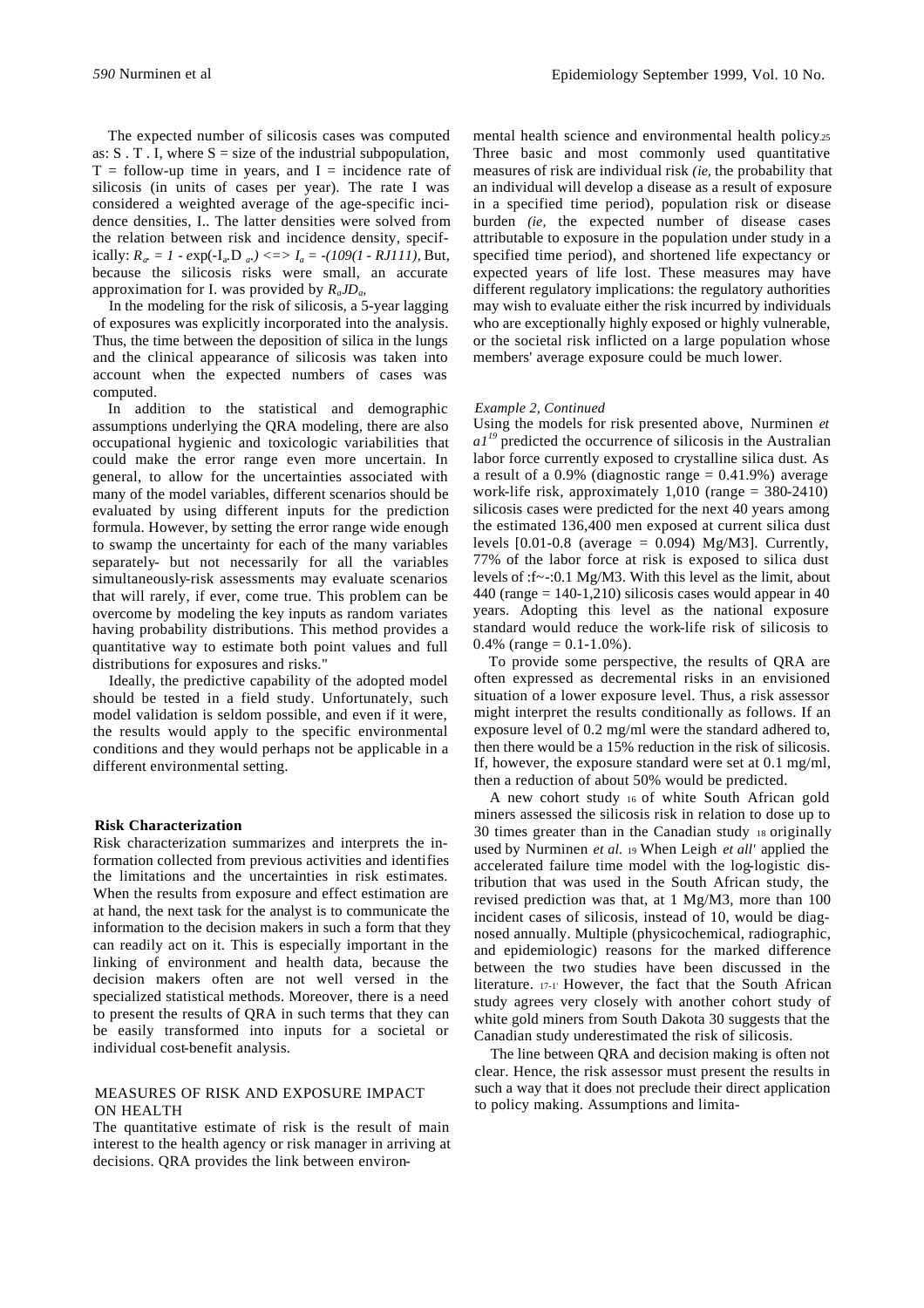tions have to be made explicit. Key factors modifying the risk should be explained. A good risk characterization provides the kind of information risk managers need to make informed decisions regarding the necessary magnitude of reaction and whether a range of risk reduction measures should be considered.

# POPULATION HETEROGENEITY AS A SOURCE OF VARIABILITY

The many sources of variability in the QRA process include the presence of population heterogeneity. Strictly speaking, the assumption of risk homogeneity probably does not hold in most real situations, because unrecognized risk factors presumably subject different individuals to different background disease risk. As pointed out by Robins and Greenland,` the heterogeneity of background risk is almost always quite severe. This is because there are likely to be *unmeasured* constitutional (genetic, other congenital, or acquired), environmental, and behavioral factors that vary across individuals and thus strongly affect individual risk. Also, some persons (for example, children) are more susceptible to an underlying risk factor (or set of factors) than others and sufficiently so to make them contract a disease after being exposed." Under heterogeneity, one can still estimate the risk as the cumulative incidence rate (ie, the number of cases over the population size) but must recognize that the pooled statistic represents an average risk in the population. Unfortunately, the estimates of the standard error and confidence limits for the pooled population risk will be invalid when risks are markedly heterogeneous. The implication is that the practitioner of QRA should always check for heterogeneity before presenting aggregate population statistics. The question is, How should one cope with the existing heterogeneity that is not small enough to be reasonably ignored? A simple recommendation is that the populations should be split into more homogeneous subpopulations. But this sounds like begging the question, How do we choose subpopulations that are risk homogeneous enough? A possible approach is to acquire more information about the population for describing the risk as a function of exposure and covariates. The population members can then be partitioned into relatively homogeneous strata (for example, risk octiles) on the basis of their multivariate risk score.33 A limitation of the approach is that generally the risk strata lack biologic interpretation. However, an array of summary statistics can be presented to adequately reflect the variability and range of risk, rather than to give only a single pooled risk estimate.

### UNCERTAINTY ANALYSIS

An adequate documentation of the source and nature of uncertainty is imperative in the characterization of risk.34 The discussion of assumptions (or lack of knowledge) and uncertainties should highlight the major limitations of the analysis and remark on the relative importance of the various sources of variation (both sampling and non sampling errors).

An analysis and display of uncertainty in public QRAs is possible by means of the Monte Carlo simulation techniques." These extended methods begin with the conventional estimation of an exposure model and continue by modeling the key inputs as random variates described by probability density functions. For example, the problems associated with the use of "reasonable maximum" and "worst-case" exposure assumptions, which result in atypically high point estimates of risk, and the need to properly account for small but highly exposed populations can be dealt with using simulation techniques. This approach imparts much more information to the risk manager concerning the distribution of the likely values of each parameter of the risk reduction model than do single-point estimates based on known or fixed parameter values. To allow for the uncertainties with the specification of the exposure and risk models and the input variables and constants for the models, different scenarios regarding the underlying assumptions can be proposed. Overall, the simulation techniques provide a simplified, quantitative way to estimate the probability distributions for exposure and health risks within the validity of the model used.14

### ESTIMATION OF HEALTH BENEFITS FROM PREVENTION

Intervention epidemiology studies are important means to evaluate the effectiveness of an instituted intervention program for the reduction of excess risk or for risk prevention." They also provide support necessary to extend or alter prevention efforts. At best, an intervention study should measurably show a parallel between exposure reduction and risk reduction.

The importance of a risk factor for the incidence of a disease in a population is usually expressed as the etiologic fraction,'  $\pm$  that is, the proportion of the actual total incidence of the disease that can be attributed to that causal factor in the population. Another interpretation of this measure is that it indicates the maximal proportion of disease incidence that could be prevented by the elimination of the operation of that risk factor in the population."

#### Example 4

A cohort study from Finland37 on carbon disulfide (CS2) and ischemic heart disease provides an illustration of an analytic epidemiology study leading to a risk-prevention program followed by an intervention epidemiology study. The evidence for the risk from CS2 was obtained from retrospective and prospective studies covering the years 1942-1967 and 1967-1975, respectively. Because exposure control efforts in the viscose rayon plant had been gradually improving over the years, no new action was taken until analyses of the prospective phase of the study showed persistence of the excess mortality risk. A vigorous intervention program was initiated in 1972 when the Finnish hygienic standard for CS2 was reduced from 60 to 30 mg/ml (10 ppm). Moreover, the labor safety committee of the factory drafted a detailed long-term program for lowering the CS2 concentrations in the air of the rayon fiber factory below the allowable limit.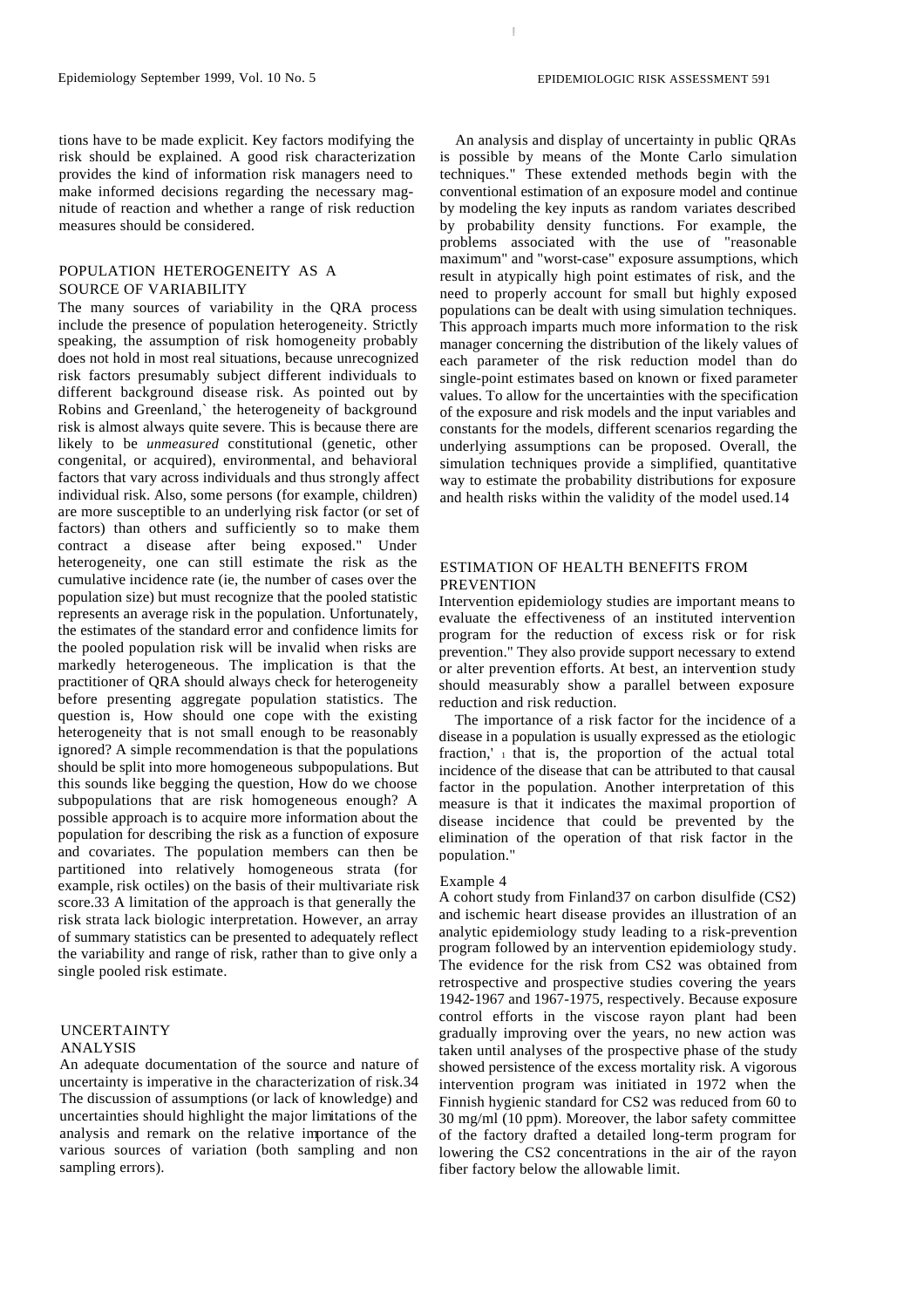This program was approved by the board of directors of the factory and was being enforced. Furthermore, the company management introduced a new policy of transferring to uncontaminated departments workers with a long history of exposure to CS2. An extended follow-up study that ended in 1983 demonstrated that the cardiotoxic effects of CS2 are reversible in the sense that the cessation of, or a radical decrease in, exposure reduces the risk of cardiovascular mortality to background levels. $37$  The authors evaluated the impact of the intervention measures by computing the number of deaths from ischemic heart disease that would have occurred among the exposed cohort members had the same mortality risk that prevailed before 1975 continued after 1975. On the basis of the mortality rate of the reference, the results suggested that the fraction of prevented or postponed ischemic heart disease deaths among the formerly exposed workers was about 70%.

Because prevention will usually not eliminate but merely reduce the prevalence or intensity of an environmental risk factor, a measure has been developed to estimate the expected impact of a change in prevalence of a risk factor on the incidence of a disease, the potential impact fraction.36 It indicates the incidence rate that may be avoided by a planned intervention program as a proportion of the incidence rate that would be expected to occur in that population without preventive intervention. The potential impact fraction can be calculated when the prevalence of exposure to a risk factor in the population and the corresponding incidence rate ratios or risk ratios are known.

The potential impact fraction in the traditional epidemiologic literature assumes that there are no significant temporal trends in disease risk resulting from changes that are unrelated to the prevention. However, the reduction of excess risk after reduction of exposure may take many years to achieve, so that the estimates of effect will have to incorporate a time dimension. To achieve this objective, an applied epidemiologic methodology based on the preventive impact fraction31 has been developed to help apply existing epidemiologic knowledge to decision making in health policy. The computer simulation model PREVENT" can estimate the health benefits for a population of changes in risk factor prevalence. This model is a useful tool for policy makers, because it will present the results in graphic or tabular form for the intermediate output variates of etiologic fraction, trend impact fraction, and potential impact fraction, and for the following final output variates: disease-specific mortality, total mortality, disease-specific mortality difference, potential years of life gained, actual years of life gained, survival curves, and life expectancy at birth.

A preventive intervention program is often difficult to "sell" politically, because its effects take so long to become apparent. The situation can be even worse: effects will seldom become apparent as real reductions in risk because of the demographic changes in the study population over time. This does not mean that prevention will not have beneficial effects despite competing

death risks, say, in an aging population. It does mean, however, that to see the actual effects it is necessary to show what happened or would happen without the preventive intervention. This demonstration may be based on the experience of a real or hypothetical reference population. The potential utility of simulation models such as PREVENT39 for policy making lies in their ability to provide more precise quantification of effect estimates by appreciating a time trend and multiple risk factors, as well as the interaction between the effects of intervention and the demographic evolution of the population.

#### **Acknowledgments**

We thank Timo Partanen and the referees for their helpful comments, and Leshe Stayner for providing relevant references.

#### **References**

- 1 . McMichael Aj. Setting environmental exposure standards: the role *of* the epidemiologist. Int J Epidemiol 1989;18:10-16. 2. Shore RE, lyer V, Altshuler B, Pastemack BS. *Use of* human data in quantitative
- risk assessment *of* carcinogens: impact on epidemiologic prac, rice and the regulatory process. Regul Toxicol Pharmacol 1992;15:180-221.
- 3. Paustenbach DJ, Price PS, Ollison W, Blank C, jernigan JD, Bass RD, Peterson HD. Re-evaluation *of* benzene exposure for the Pliofilm workers (1939-1976). J Toxicol Environ Health 1992;36:177~231.
- 4. Stayner L, Smith R, Bailer A), Luebeck EG, Moolgavgar SH. Modeling epidemiologic studies of occupational cohorts for the quantitative assess. ment
- of carcinogenic hazards. Am J Ind Med 1995;27:155-170. 5. Morgenstem H. Ecologic studies. In: Rothman Kj, Greenland S, eds. Mod. ern Epidemiology. 2nd ed. Philadelphia: Lippincott-Raven Publishers, 1998:  $459 - 480.$
- 6. Prentice RL, Sheppard L. Aggregate data studies of disease risk factors. Biometrika 1995;82:113-125.
- 7. Covello VT. Risk assessment. In: Waldron HA, Edling C, eds. Occupational Health Practice, 4th ed. Oxford: Butterworth-Heinem
- 8. Schulte PA, Perera FP, eds. Molecular Epidemiology: Principles and Practices. San Diego: Academic Press, Inc, 1993. 9. Hulka BS, Margolin BH. Methodologic issues in epiderniologic studies using
- biologic markers. Am J Epidemiol 1992;135:200-209.
- 10. Bailer Aj. An introduction to the use of physiologically based pharmacokinetic models in risk assessment. Stat Methods Med Res 1997;6:341-358.
- 11. Miettinen 05. Theoretical Epidemiology: Principles of Occurrence Research in Medicine. Albany, NY: Delmar Publishers Inc, 1985. 12. Rantanen J, Heikkilg P. Carcinogens in the work environment (address to
- Symposium on Experimental and Epidemiologic Applications to Risk Assessments of Complex Mixtures). Espoo, Finland, May 1989.
- 12a.Intemational Agency for Research on Cancer, IARC Monographs on the Evaluation of Carcinogenic Risks to Humans. IARC, Lyon, France, 1999.
- 13. Finnish Institute of Occupational Health (FIOH). Annual Report. Helsinki, Finland: FICH, 1995.
- 14. Worksafe Australia. National Occupational Health and Safety Commission Report 1991-1992. Canberra: Australian Government Publishing Service, 1993.
- 15. Berry G. Crystalline silica: health impacts and possible lung cancer risks. J Occup Health Safety-Aust N Z 1996;12:157-167. 16. Greenland S. Meta,analysis. In: Rothman Kj, Greenland S, eds. Modem
- Epidemiology. 2nd ed. Philadelphia: Lippincott-Raven Publishers, 1998: 643-673.
- 17. Tossavainen A, Nurminen M, Mutanen P, Tota S. Application of mathe, matical modelling for assessing the biological half-times of chromium and nickel in field studies. Br J Ind Med 1980;37:285-291.
- 18. Muir DCF, Julian JA, Shannon HS, Verma DK, Sebestyen A, Bernholz CD. Silica exposure and silicosis among Ontario hardrock miners. Ill. Analysis and risk estimates. Am J Ind Med 1989;16:29-43.
- 19. Nurminen M, CorvalAn C, Leigh J, Baker G. Prediction of silicosis and lung cancer in the Australian tabor force exposed to silica. Scand J Work Environ Health 1992;18:393-399.
- 20. Pang D, Fu S, Yang GC. Relation between exposure to respirable silica dust and silicosis in a tungsten mine in China. Br J Ind Med 1992;49:38-40.
- 21. HniAo E, Sluis-Cremer GK. Silica exposure, silicosis and lung cancer: a mortality study of South African gold miners. Br J Ind Med 1991;48:53-60.
- 22. Leigh J, Macaskill P, Nurminen M. Revised quantitative risk assessment for